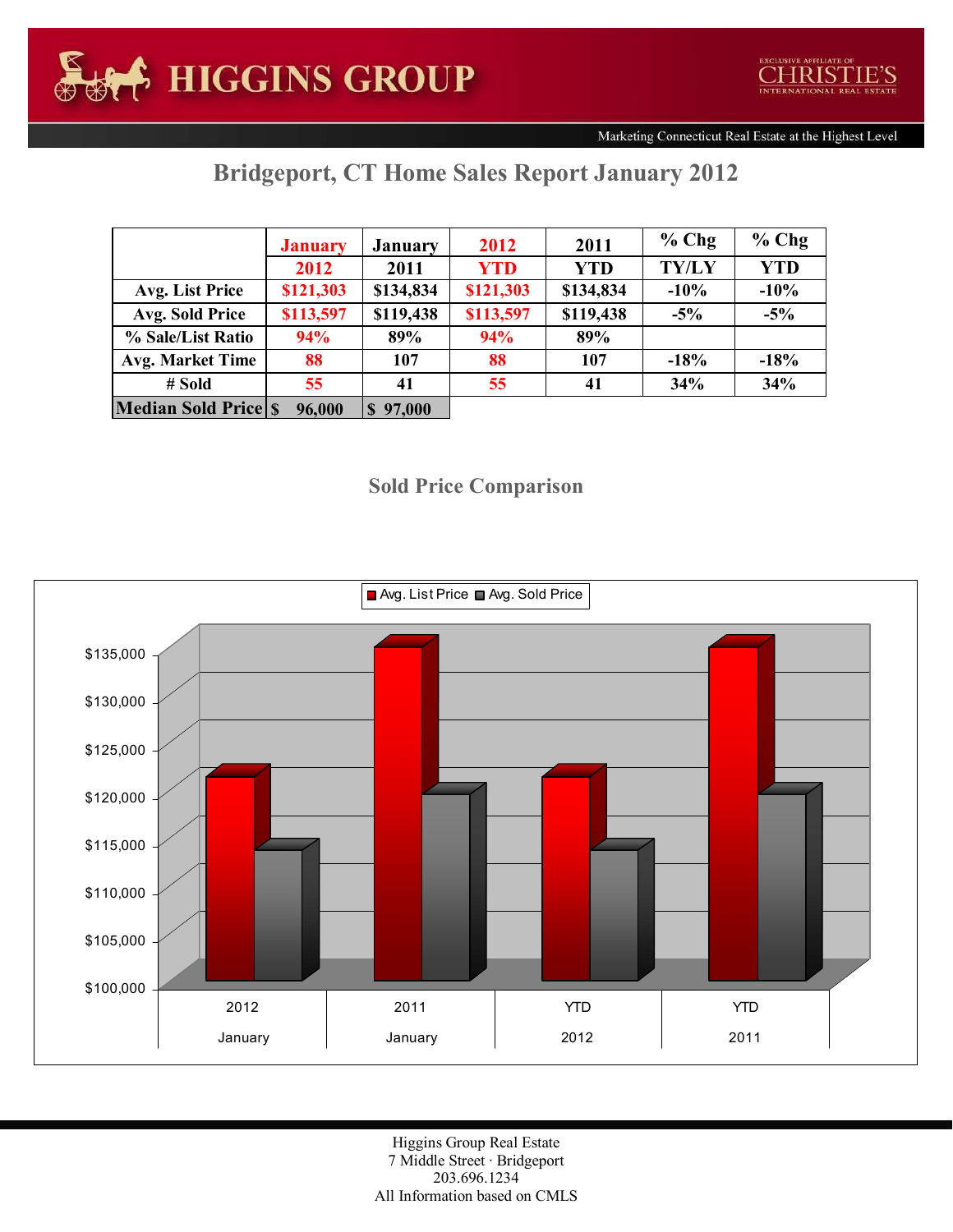

## Bridgeport, CT Home Sales Report by Street

| Street# | <b>Street Name</b> |                         | # Rooms # Bdrms         | #Full Bths              | <b>List Price</b> | <b>Sale Price</b> | % sale/list Mkt.Time |     |
|---------|--------------------|-------------------------|-------------------------|-------------------------|-------------------|-------------------|----------------------|-----|
| 128     | <b>ATLANTIC</b>    | 5                       | 2                       |                         | \$26,900          | \$28,000          | 104%                 | 63  |
| 250     | NORTH BISHOP       | 4                       | 1                       | 1                       | \$29,900          | \$25,000          | 84%                  | 37  |
| 273     | <b>SUCCESSS</b>    | 5                       | 3                       | 1                       | \$34,900          | \$28,000          | 80%                  | 54  |
| 250     | <b>DOVER</b>       | 6                       | $\mathfrak{S}$          | 1                       | \$35,000          | \$20,000          | 57%                  | 186 |
| 770     | <b>MAPLE</b>       | 6                       | 3                       | 1                       | \$36,000          | \$38,000          | 106%                 | 110 |
| 255     | <b>SMITH</b>       | 5                       | $\overline{2}$          | 1                       | \$39,000          | \$35,000          | 90%                  | 35  |
| 2370    | <b>NORTH</b>       | 3                       | 1                       | 1                       | \$39,900          | \$35,000          | 88%                  | 106 |
| 509     | <b>SUCCESS</b>     | $\overline{\mathbf{4}}$ | $\overline{2}$          | 1                       | \$42,900          | \$38,500          | 90%                  | 235 |
| 850     | <b>ATLANTIC</b>    | 3                       | 1                       | 1                       | \$43,700          | \$38,000          | 87%                  | 94  |
| 333     | <b>VINCELLETTE</b> | 4                       | 1                       | 1                       | \$45,000          | \$53,000          | 118%                 | 15  |
| 980     | <b>LINDLEY</b>     | 4                       | $\overline{c}$          | 2                       | \$45,798          | \$40,000          | 87%                  | 38  |
| 215     | <b>EDGEMOOR</b>    | 3                       | 1                       | 1                       | \$52,900          | \$41,500          | 78%                  | 80  |
| 25      | <b>NOB HILL</b>    | $\overline{\mathbf{4}}$ | $\overline{2}$          | 1                       | \$55,000          | \$49,000          | 89%                  | 35  |
| 2625    | <b>PARK</b>        | 3                       | 1                       | 1                       | \$58,600          | \$60,000          | 102%                 | 12  |
| 16      | <b>OMEGA</b>       | 6                       | 3                       | 3                       | \$59,000          | \$65,000          | 110%                 | 15  |
| 189     | <b>GREENWOOD</b>   | 6                       | $\overline{2}$          | 1                       | \$59,900          | \$81,100          | 135%                 | 35  |
| 325     | <b>LAFAYETTE</b>   | 4                       | 1                       | 1                       | \$63,500          | \$35,000          | 55%                  | 276 |
| 2980    | <b>MADISON</b>     | 4                       | 1                       | 1                       | \$63,600          | \$57,000          | 90%                  | 19  |
| 135     | <b>ABNER</b>       | $\overline{c}$          |                         | 1                       | \$67,000          | \$65,000          | 97%                  | 51  |
| 215     | <b>EDGEMOOR</b>    | 3                       | 1                       | 1                       | \$73,900          | \$60,000          | 81%                  | 97  |
| 124     | ALBA               | 5                       | 3                       | 1                       | \$75,000          | \$75,000          | 100%                 | 10  |
| 995     | <b>CAPITOL</b>     | 4                       | $\overline{c}$          | 1                       | \$79,900          | \$65,000          | 81%                  | 172 |
| 630     | <b>HUNTINGTON</b>  | 8                       | $\overline{2}$          | 1                       | \$80,000          | \$85,000          | 106%                 | 30  |
| 318     | VALLEY             | 6                       | 4                       | $\overline{2}$          | \$81,000          | \$81,000          | 100%                 | 9   |
| 11      | <b>LESLIE</b>      | 4                       | $\overline{2}$          | 1                       | \$84,900          | \$80,750          | 95%                  | 17  |
| 3401    | <b>MAIN</b>        | 6                       | 4                       | 1                       | \$89,900          | \$97,000          | 108%                 | 25  |
| 594     | <b>BIRMINGHAM</b>  | 6                       | $\overline{\mathbf{c}}$ | 1                       | \$99,900          | \$105,650         | 106%                 | 15  |
| 62      | <b>ROWSLEY</b>     | 4                       | 1                       | 1                       | \$109,900         | \$80,000          | 73%                  | 231 |
| 529     | <b>LINCOLN</b>     | $\overline{7}$          | 4                       | 1                       | \$109,900         | \$105,000         | 96%                  | 8   |
| 256     | <b>TRUMAN</b>      | 6                       | 3                       | 1                       | \$119,900         | \$90,000          | 75%                  | 41  |
| 70      | <b>GREENWOOD</b>   | 6                       | 3                       | 2                       | \$124,260         | \$134,260         | 108%                 | 49  |
| 142     | <b>ALDINE</b>      | 9                       | 3                       | 1                       | \$129,000         | \$125,000         | 97%                  | 144 |
| 1880    | <b>PARK</b>        | 13                      | 5                       | 4                       | \$129,900         | \$120,000         | 92%                  | 119 |
| 838     | <b>RUTH</b>        | $\overline{\mathbf{4}}$ | $\overline{2}$          | 1                       | \$138,000         | \$130,000         | 94%                  | 122 |
| 87      | CALVIN             |                         | 4                       | 1                       | \$149,000         | \$135,000         | 91%                  | 227 |
| 51      | <b>OAKWOOD</b>     | 6                       | $\overline{\mathbf{4}}$ | $\overline{2}$          | \$149,900         | \$148,000         | 99%                  | 103 |
| 535     | <b>MCKINLEY</b>    | 8                       | 4                       | 2                       | \$154,500         | \$170,000         | 110%                 | 38  |
| 196     | <b>KEELER</b>      | 7                       | 3                       | 1                       | \$157,500         | \$158,500         | 101%                 | 279 |
| 133     | <b>EATON</b>       | 8                       | 5                       | 1                       | \$159,900         | \$157,000         | 98%                  | 145 |
| 126     | <b>PRIMROSE</b>    | $\overline{5}$          | 3                       | $\overline{\mathbf{c}}$ | \$159,900         | \$159,900         | 100%                 | 34  |
| 299     | <b>MERRITT</b>     | 7                       | 3                       | 1                       | \$169,900         | \$157,000         | 92%                  | 192 |